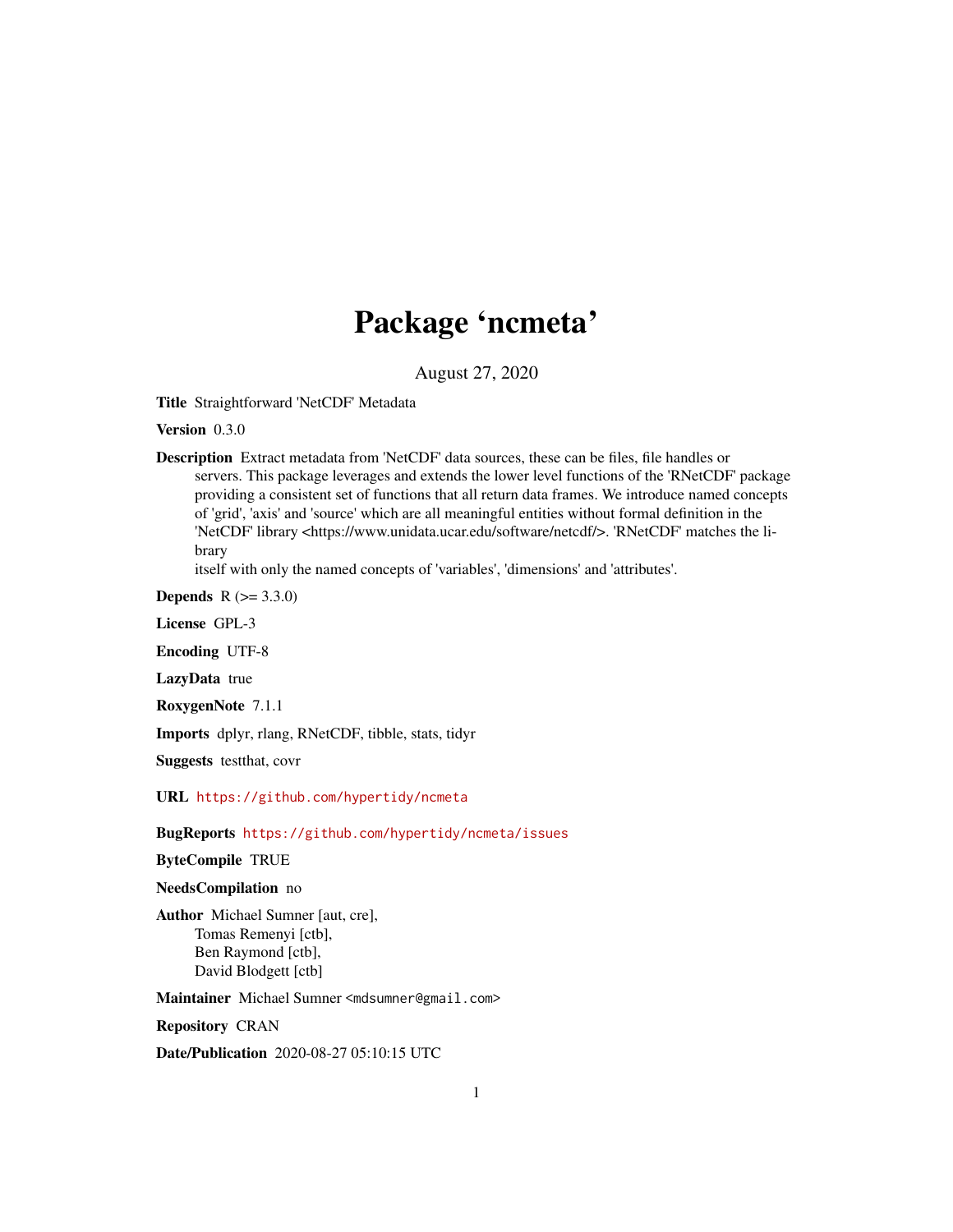# <span id="page-1-0"></span>R topics documented:

| Index | 16             |
|-------|----------------|
|       |                |
|       |                |
|       |                |
|       |                |
|       |                |
|       |                |
|       |                |
|       |                |
|       |                |
|       |                |
|       | -7             |
|       | -6             |
|       | -5             |
|       | $\overline{4}$ |
|       | $\overline{4}$ |
|       |                |
|       |                |

ncmeta *ncmeta: straightforward NetCDF metadata*

#### Description

ncmeta provides a consistent set of tools to obtain metadata from NetCDF. NetCDF is 'Network Common Data Form' https://www.unidata.ucar.edu/software/netcdf/. These functions are generics, allowing methods to be written for various providers so that everything can work from a common basis. All functions return a data frame.

# Details

Each function responds to a character file name or data source (i.e. URL) or to a connection of a given class, this is so a source connection may be created a minimal number of times and kept open while a number of entities are queried.

Each "given" entity may be referred to by index (0-based) or name, just as it would be by the NetCDF API and by the two R wrapper providers RNetCDF and ncdf4.

| nc_att      | find the given attribute of a given variable                                                                   |
|-------------|----------------------------------------------------------------------------------------------------------------|
| nc_atts     | find all attributes, of all variables and globals                                                              |
| $nc$ $axes$ | find all the instances of dimensions                                                                           |
| $nc$ $axis$ | find given instance of a dimension (1-based)                                                                   |
| $nc\_dim$   | find the given dimension of a source (0-based)                                                                 |
| $nc\_dims$  | find all the dimensions of a source                                                                            |
| nc_grids    | find the grids (sets of dimensions) of a source                                                                |
| $nc$ ing    | inquire about a source (i.e. number of dimensions, number of variables, number of global attributes and presen |
|             |                                                                                                                |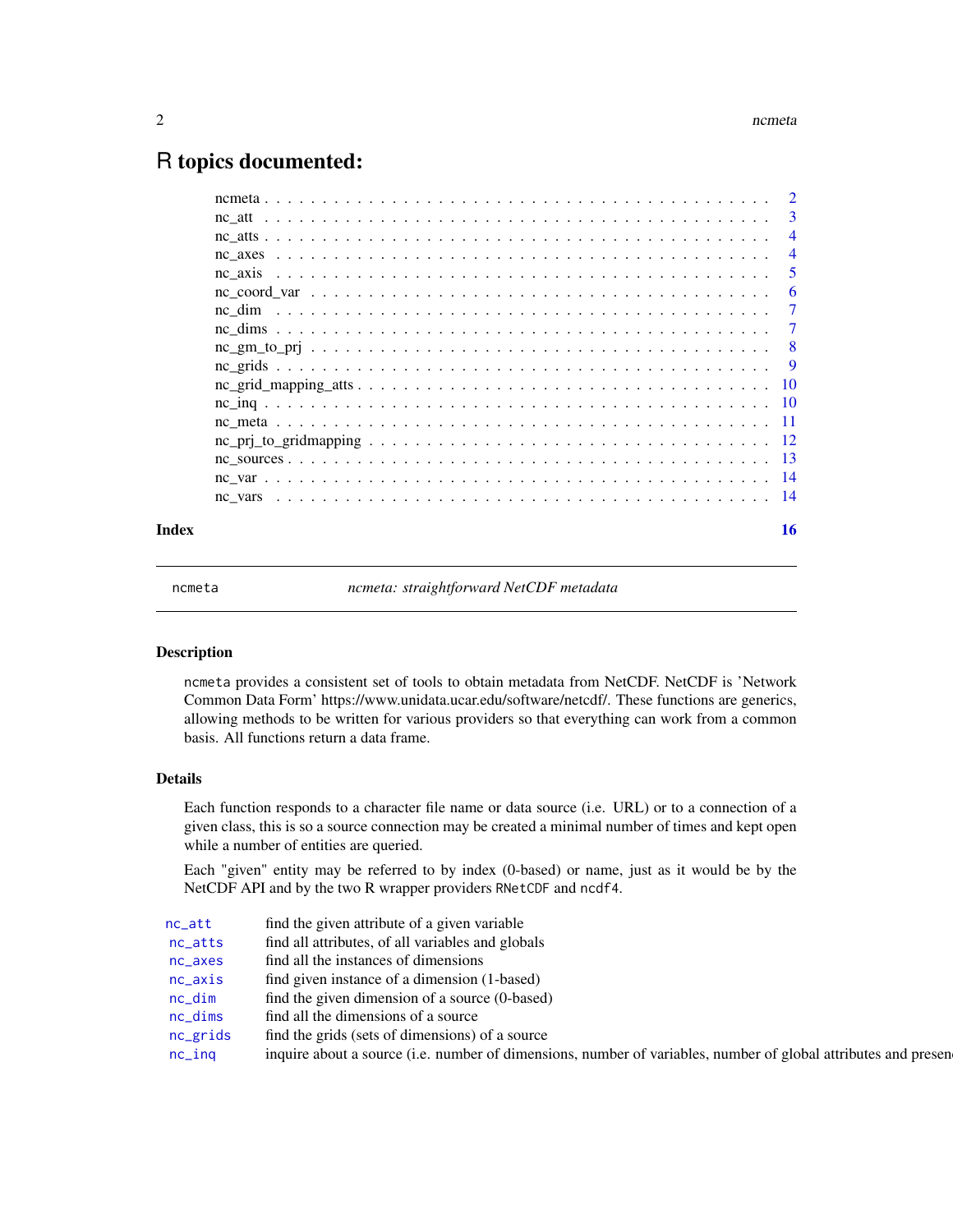#### <span id="page-2-0"></span> $nc\_att$  3

| nc meta    | find all metadata for a source (runs all other functions) |
|------------|-----------------------------------------------------------|
| nc_sources | tags a record of a source and its "access time"           |
| nc var     | find a given variable (0-based)                           |
| nc vars    | find the variables of a source                            |

<span id="page-2-1"></span>nc\_att *NetCDF attributes*

#### Description

Variable attributes are number 0:(n-1). Global attributes are indexed by -1 or the label "NC\_GLOBAL".

# Usage

```
nc_att(x, variable, attribute, ...)
## S3 method for class 'NetCDF'
nc_att(x, variable, attribute, ...)
## S3 method for class 'character'
nc_att(x, variable, attribute, ...)
```
# Arguments

| $\mathbf{x}$ | or file handle                          |
|--------------|-----------------------------------------|
| variable     | name or index (zero based) of variable  |
| attribute    | name or index (zero based) of attribute |
|              | ignored                                 |

# Details

nc\_inq includes the number of global attributes nc\_vars includes the number of variable attributes

#### Value

data frame of attribute with numeric id, character attribute name, character or numeric variable id or name depending on input, and attribute value.

# Examples

```
f <- system.file("extdata", "S2008001.L3m_DAY_CHL_chlor_a_9km.nc", package = "ncmeta")
nc_att(f, \theta, \theta)
```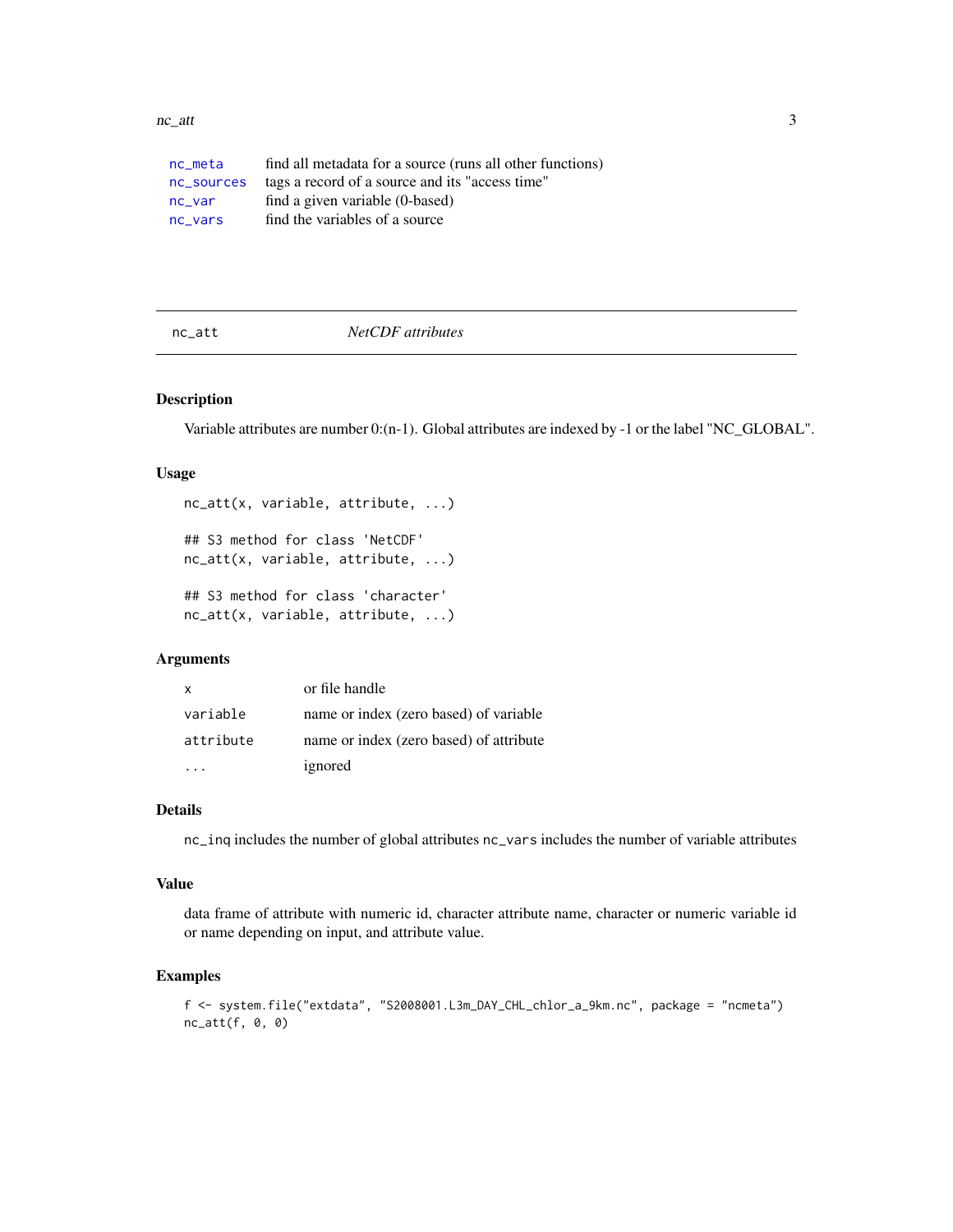<span id="page-3-1"></span><span id="page-3-0"></span>

All attributes in the file, globals are treated as if they belong to variable 'NC\_GLOBAL'. Attributes for a single variable may be returned by specifying 'variable' - 'NC\_GLOBAL' can stand in to return only those attributes.

#### Usage

```
nc\_atts(x, variable = NULL, ...)## S3 method for class 'NetCDF'
nc\_atts(x, variable = NULL, ...)## S3 method for class 'character'
nc\_atts(x, variable = NULL, ...)
```
# Arguments

| X                    | filename or handle                                 |
|----------------------|----------------------------------------------------|
| variable             | optional single name of a variable, or 'NC GLOBAL' |
| $\ddot{\phantom{0}}$ | ignored                                            |

# Value

data frame of attributes

# Examples

```
f <- system.file("extdata", "S2008001.L3m_DAY_CHL_chlor_a_9km.nc", package = "ncmeta")
nc_atts(f)
```
<span id="page-3-2"></span>nc\_axes *NetCDF axes*

### Description

An axis is an instance of a dimension.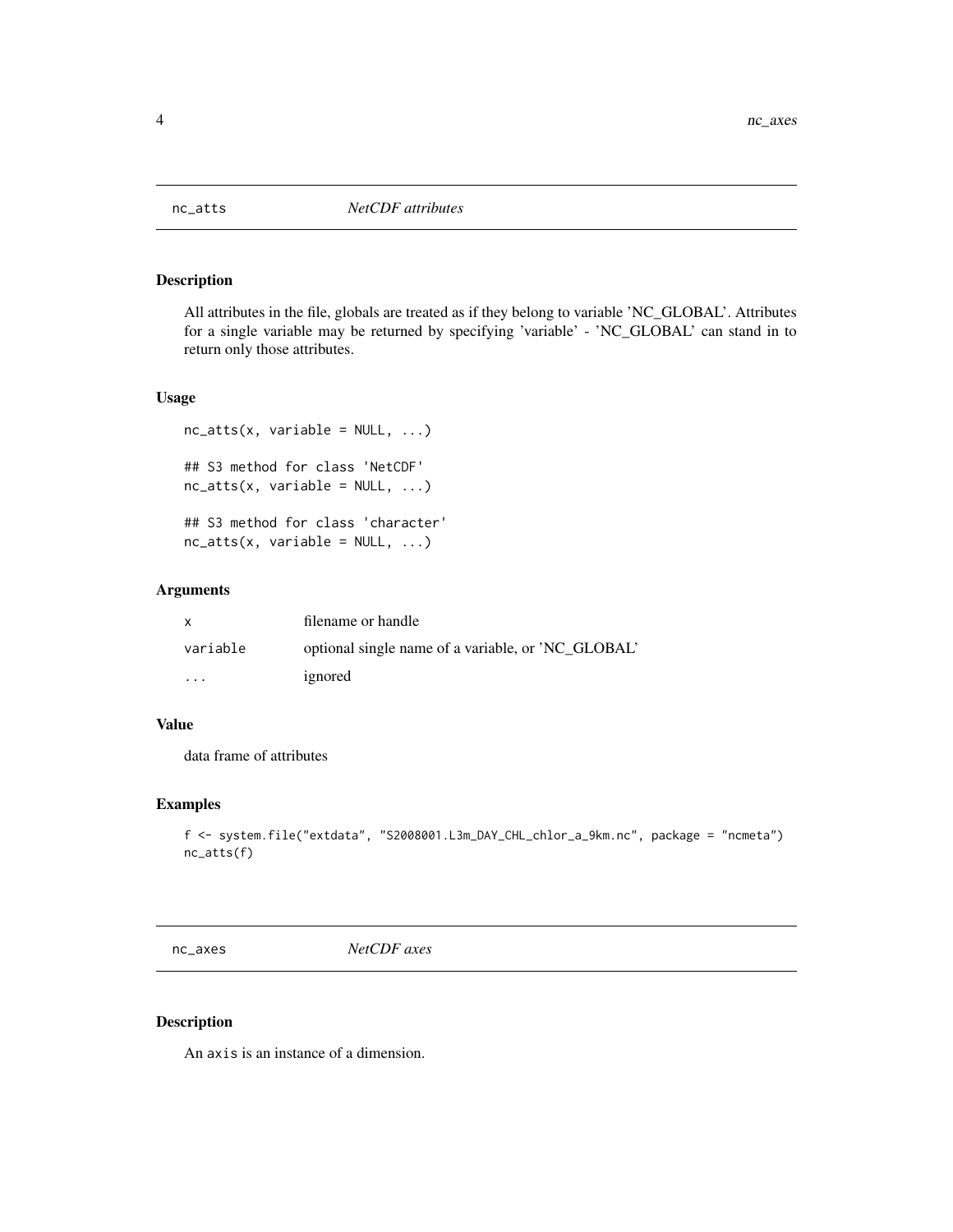#### <span id="page-4-0"></span>nc\_axis 5

# Usage

```
nc\_{axes}(x, variables = NULL, ...)## S3 method for class 'character'
nc_axes(x, variables = NULL, ...)## S3 method for class 'NetCDF'
nc_axes(x, variables = NULL, ...)
```
# Arguments

| x         | NetCDF source          |
|-----------|------------------------|
| variables | names of vars to query |
| .         | ignored                |

### Details

Each data source has a set of dimensions available for use by variables. Each axis is a 1-dimensional instance.

<span id="page-4-1"></span>nc\_axis *NetCDF axes*

#### Description

An axis is an instance of a dimension.

#### Usage

```
nc_axis(x, i)
## S3 method for class 'character'
nc_axis(x, i)
## S3 method for class 'NetCDF'
nc_axis(x, i)
```
# Arguments

| NetCDF source                         |
|---------------------------------------|
| index of axis (1-based, 0 is "empty") |

# Details

Each data source has a set of dimensions available for use by variables. Each axis is a 1-dimensional instance.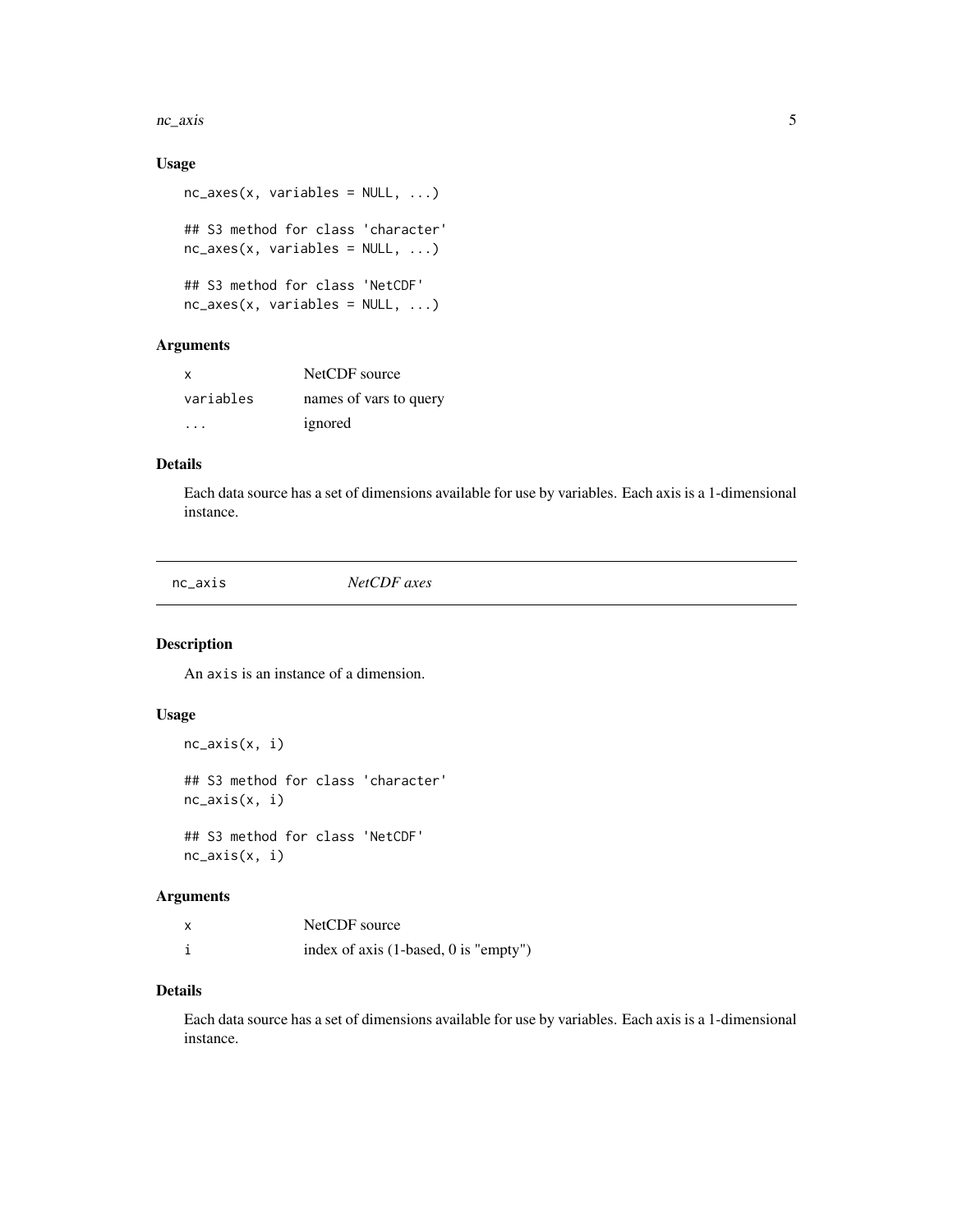In NetCDF, variables are defined along dimensions and are said to have "coordinate variables" that define the (typically spatio-temporal) positions of the data's cells.

#### Usage

```
nc\_coord\_var(x, variable = NULL, ...)## S3 method for class 'character'
nc\_coord\_var(x, variable = NULL, ...)## S3 method for class 'NetCDF'
nc\_coord\_var(x, variable = NULL, ...)
```
#### Arguments

| X        | NetCDF source                                                               |
|----------|-----------------------------------------------------------------------------|
| variable | variable name of interest. If not included, all variables will be returned. |
| .        | ignored                                                                     |

### Details

This function attempts to identify the  $X, Y, Z$ , and T coordinate variables for each data variable in the provided NetCDF source. The NetCDF-CF attribute conventions are used to make this determination.

All variables that can be related to a spatio-temporal axis, including coordinate variables are returned. For coordinate variables, a "bounds" column is included in the response indicating which variable contains bounds information.

See <http://cfconventions.org/cf-conventions/v1.6.0/cf-conventions.html#coordinate-system> for more.

#### Value

tibble with "variable", "X", "Y", "Z", "T", and "bounds" columns that reference variables by name.

#### Examples

```
f <- system.file("extdata", "S2008001.L3m_DAY_CHL_chlor_a_9km.nc", package = "ncmeta")
nc_coord_var(f, "chlor_a")
f <- system.file("extdata", "guam.nc", package = "ncmeta")
nc_coord_var(f)
```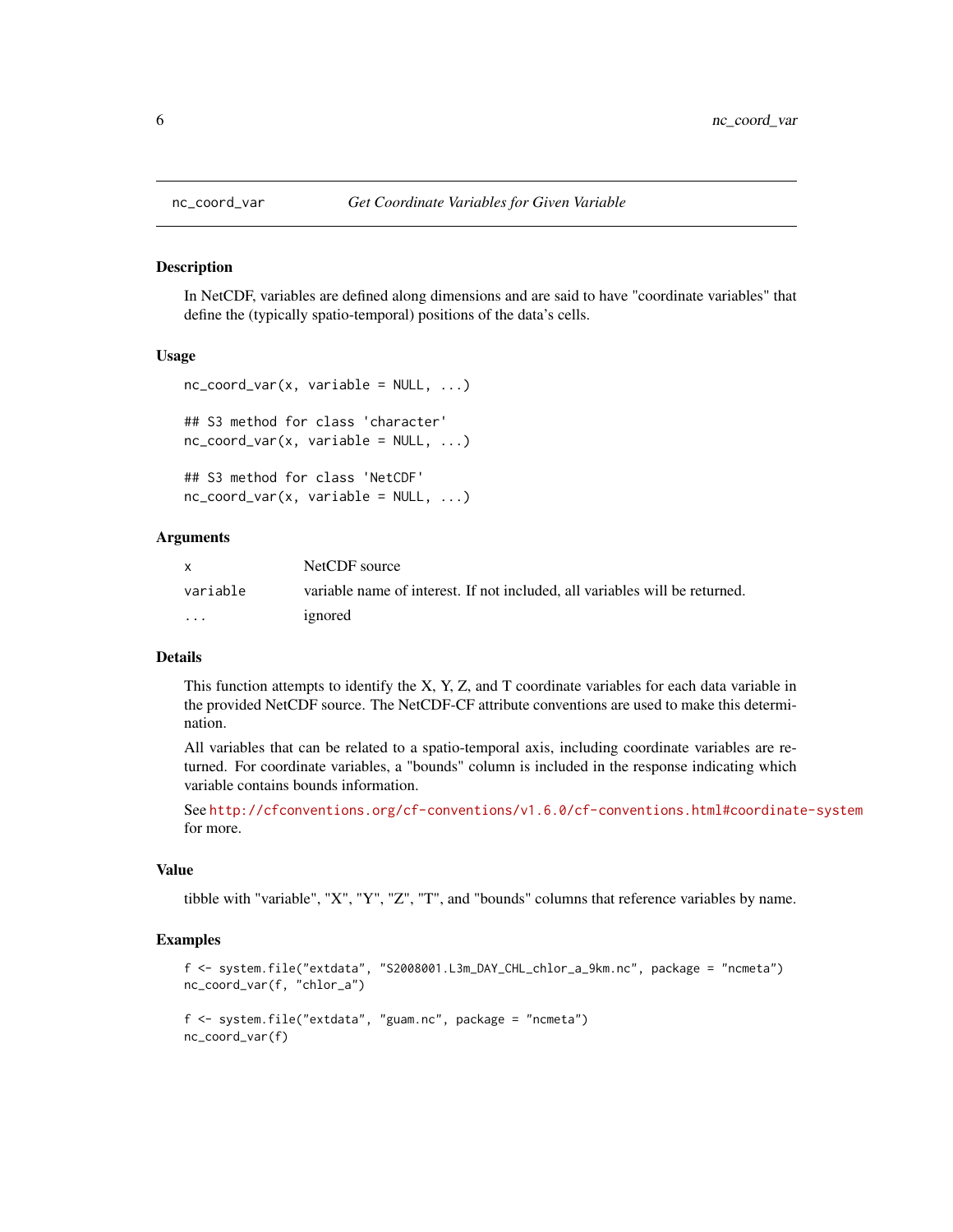<span id="page-6-1"></span><span id="page-6-0"></span>

NetCDF variables Obtain information about a single dimension by index.

# Usage

```
nc\_dim(x, i, ...)## S3 method for class 'character'
nc\_dim(x, i, ...)## S3 method for class 'NetCDF'
nc\_dim(x, i, ...)## S3 method for class 'ncdf4'
nc\_dim(x, i, ...)
```
# Arguments

| x | filename or handle              |
|---|---------------------------------|
|   | index of dimension (zero based) |
|   | ignored                         |

# See Also

nc\_vars to obtain information about all dimensions, nc\_inq for an overview of the file

<span id="page-6-2"></span>nc\_dims *NetCDF dimension*

# Description

Get information about the dimensions in a NetCDF source.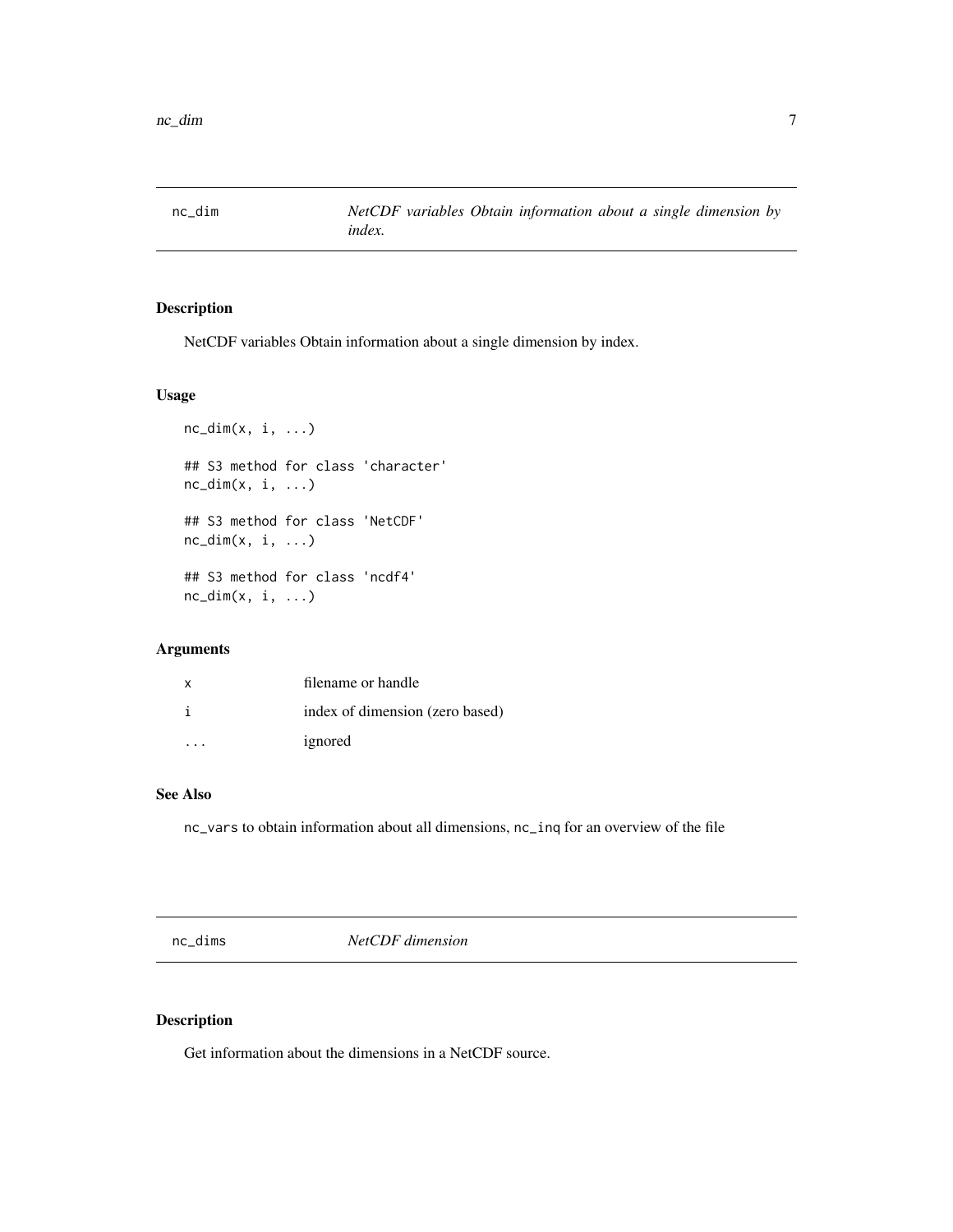#### Usage

```
nc\_dims(x, \ldots)## S3 method for class 'character'
nc\_dims(x, \ldots)## S3 method for class 'NetCDF'
nc\_dims(x, \ldots)## S3 method for class 'ncdf4'
nc\_dims(x, \ldots)
```
# Arguments

|          | file address or handle |
|----------|------------------------|
| $\cdots$ | ignored                |

#### nc\_gm\_to\_prj *Get projection from NetCDF-CF Grid Mapping*

# Description

Takes NetCDF-CF grid mapping attributes and returns a proj4 string.

# Usage

```
nc_gm_to_prj(x)
## S3 method for class 'data.frame'
nc_gm_to_prj(x)
## S3 method for class 'list'
nc_gm_to_prj(x)
```
#### Arguments

x list or data.frame of attributes of the grid mapping variable as returned by ncdf or ncdf4's get attributes functions or ncmeta's nc\_grid\_mapping\_atts.

# Details

The WGS84 datum is used as a default if one os not provided in the grid mapping.

If only a semi\_major axis is provided, a sperical earth is assumed.

# Value

A proj4 string.

<span id="page-7-0"></span>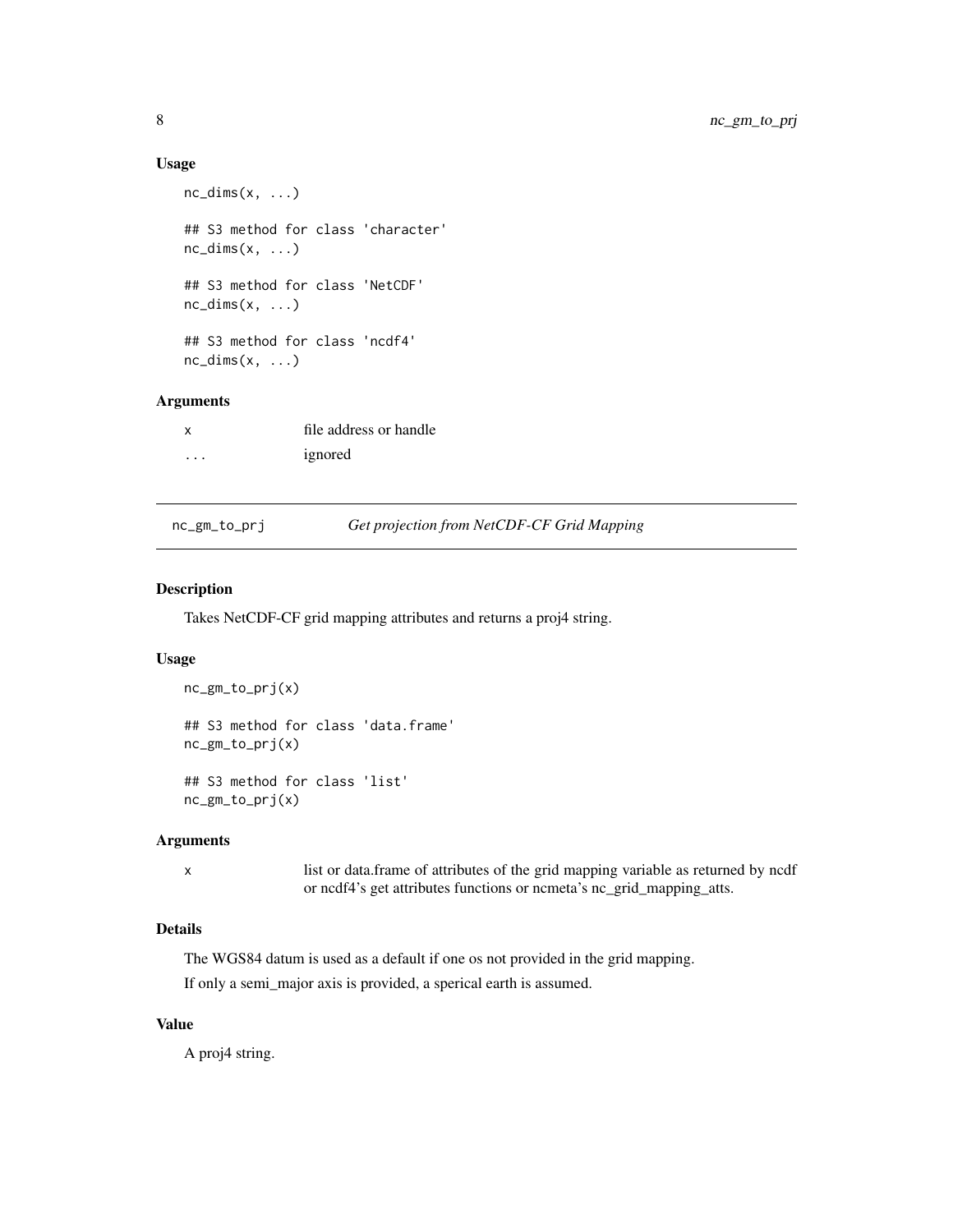#### <span id="page-8-0"></span>nc\_grids 9

# References

- 1. <https://en.wikibooks.org/wiki/PROJ.4>
- 2. [https://trac.osgeo.org/gdal/wiki/NetCDF\\_ProjectionTestingStatus](https://trac.osgeo.org/gdal/wiki/NetCDF_ProjectionTestingStatus)
- 3. <http://cfconventions.org/cf-conventions/cf-conventions.html#appendix-grid-mappings>

#### Examples

```
crs <- list(grid_mapping_name="latitude_longitude",
            longitude_of_prime_meridian = 0,
            semi_major_axis = 6378137,
            inverse_flattening = 298)
nc_gm_to_prj(crs)
```
<span id="page-8-1"></span>nc\_grids *NetCDF grids*

#### **Description**

A grid is a discretized space, defined by a set of dimensions. These are the spaces used by one or more variables in a source. Traditional summaries are organized by variable, but when organized by space or grid we can treat multiple variables together using standard database techniques.

#### Usage

```
nc_grids(x, \ldots)## S3 method for class 'character'
nc\_grids(x, \ldots)## S3 method for class 'NetCDF'
nc\_grids(x, \ldots)## S3 method for class 'tidync'
nc\_grids(x, \ldots)
```
#### Arguments

| x | NetCDF source |
|---|---------------|
| . | ignored       |

#### Details

Each data source has a set of dimensions available for use by variables. Each grid is an n-dimensional space available for use by 0, 1 or more variables. A grid only really exists if variable is defined for it, and 'grid' is an implicit entity not an explicit part of the NetCDF API definition. The Unidata pages refer to "shape", which is more or less what we mean by "grid".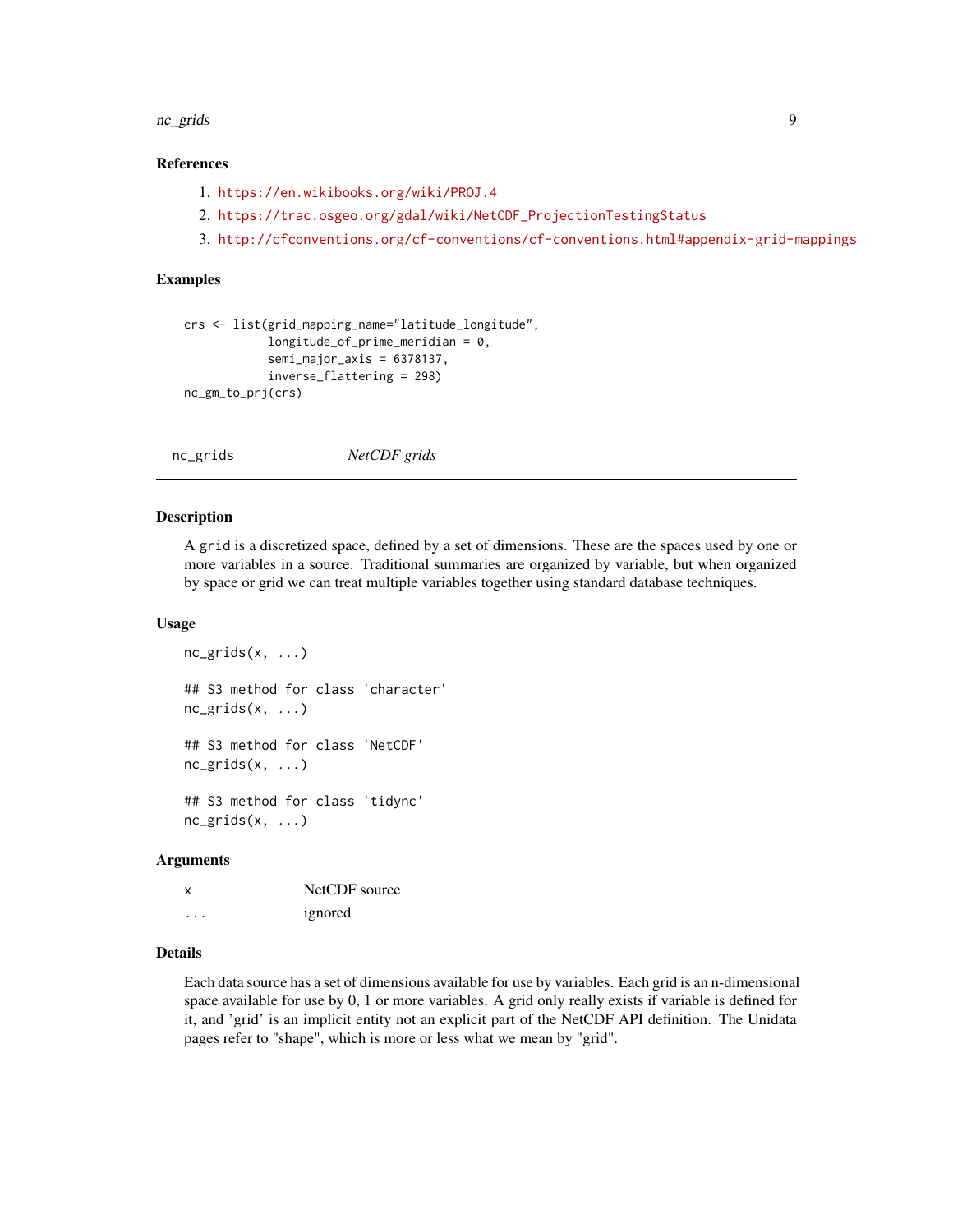<span id="page-9-0"></span>nc\_grid\_mapping\_atts *Get Grid Mapping*

### Description

Get the grid mapping from a NetCDF file

# Usage

```
nc_grid_mapping_atts(x, data_variable = NULL)
## S3 method for class 'character'
nc_grid_mapping_atts(x, data_variable = NULL)
## S3 method for class 'NetCDF'
nc_grid_mapping_atts(x, data_variable = NULL)
## S3 method for class 'data.frame'
nc_grid_mapping_atts(x, data_variable = NULL)
```
# Arguments

|  | open NetCDF object, character file path or url to be opened with RNetCDF::open.nc. |
|--|------------------------------------------------------------------------------------|
|  | or data frame as returned from nometa::no atts                                     |
|  |                                                                                    |

data\_variable character variable of interest

# Value

tibble containing attributes that make up the file's grid\_mapping. A data\_variable column is included to indicate which data variable the grid mapping belongs to.

# Examples

nc\_grid\_mapping\_atts(system.file("extdata/daymet\_sample.nc", package = "ncmeta"))

<span id="page-9-1"></span>nc\_inq *File info*

### Description

Get information about a NetCDF data source, may be a file path, or a RNetCDF file handle, or an OpenDAP/Thredds server address.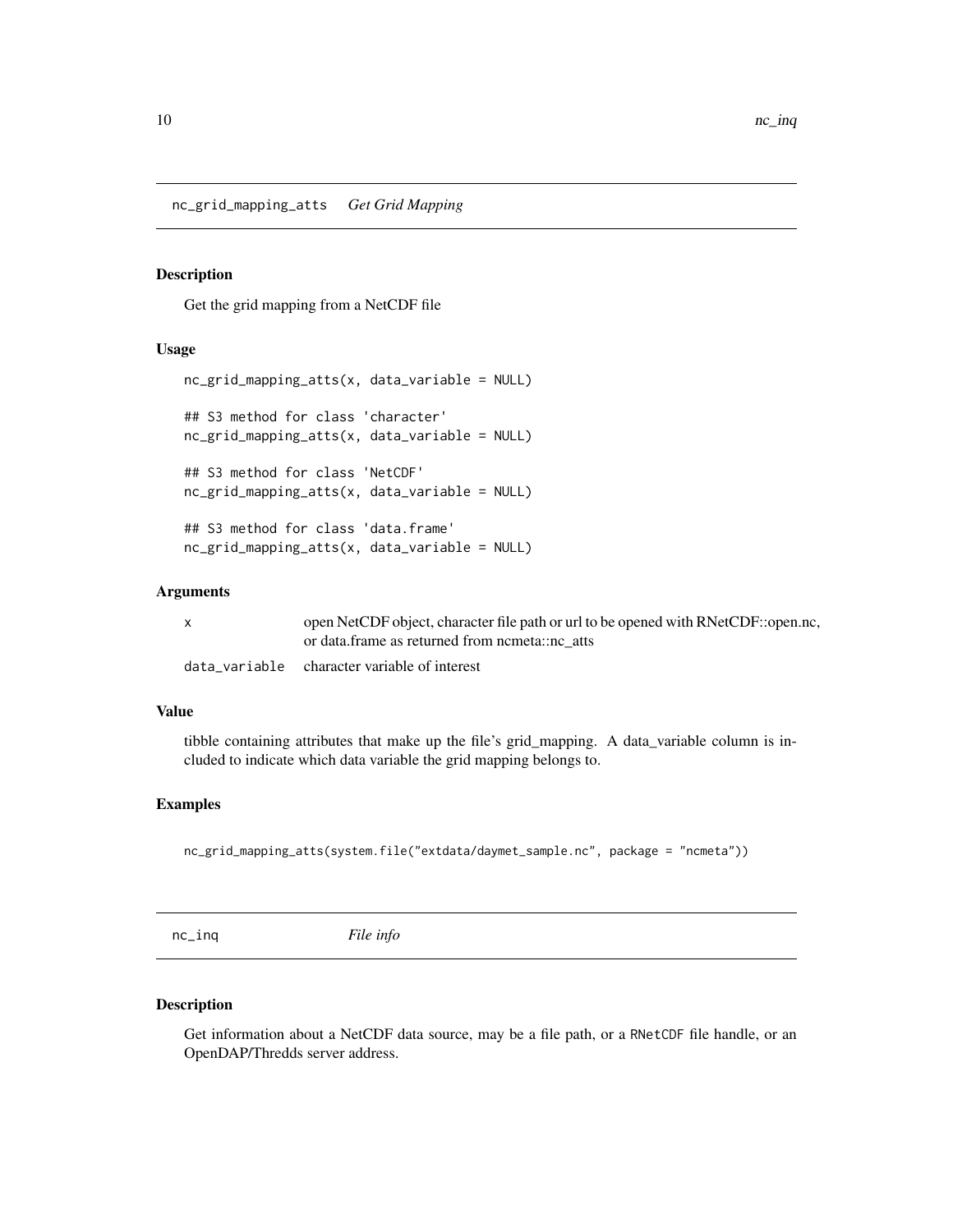#### <span id="page-10-0"></span>nc\_meta 11

# Usage

```
nc\_inq(x, \ldots)## S3 method for class 'NetCDF'
nc\_inq(x, \ldots)## S3 method for class 'character'
nc\_inq(x, \ldots)
```
# Arguments

| x | filename or handle |
|---|--------------------|
| . | ignored            |

# Examples

```
## Not run:
f <- raadfiles:::cmip5_files()$fullname[1]
nc_inq(f)
nc_var(f, 0)
nc_dim(f, 0)
## End(Not run)
f <- system.file("extdata", "S2008001.L3m_DAY_CHL_chlor_a_9km.nc", package = "ncmeta")
nc_inq(f)
nc_var(f, 0)
nc_dim(f, 0)
nc_vars(f)
nc_dims(f)
## Not run:
## thredds (see rerddap)
u <- "https://upwell.pfeg.noaa.gov/erddap/tabledap/FRDCPSTrawlLHHaulCatch"
nc_inq(u)
# A tibble: 1 x 5
#ndims nvars ngatts unlimdimid
#<dbl> <dbl> <dbl> <lgl>
# 1 2 18 37 NA
# ... with 1 more variables: filename <chr>
## End(Not run)
```
<span id="page-10-1"></span>nc\_meta *Top level NetCDF metadata.*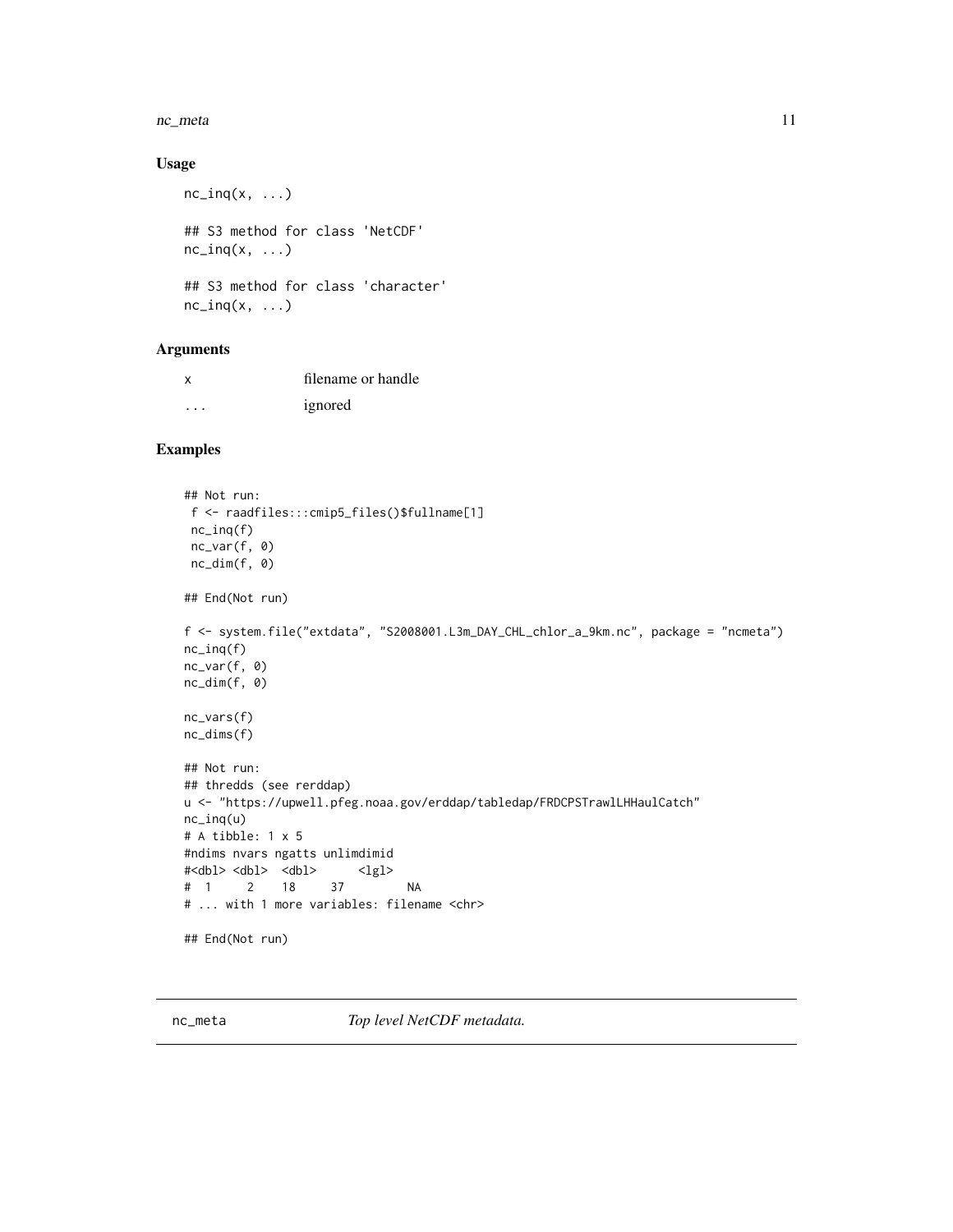<span id="page-11-0"></span>This function exists to maintain the open connection while all dimension, variable, and attribute metadata is extracted.

# Usage

```
nc\_meta(x, \ldots)## S3 method for class 'NetCDF'
nc\_meta(x, \ldots)## S3 method for class 'character'
nc\_meta(x, \ldots)
```
# Arguments

|          | data source address, file name or handle |
|----------|------------------------------------------|
| $\cdots$ | ignored                                  |

# Details

This function is pretty ambitious, and will send nearly any string to the underlying NetCDF library other than "", which immediately generates an error. This should be robust, but might present fairly obscure error messages from the underlying library.

# Examples

```
f <- system.file("extdata", "S2008001.L3m_DAY_CHL_chlor_a_9km.nc", package = "ncmeta")
nc_meta(f)
```

```
## Not run:
u <- "https://upwell.pfeg.noaa.gov/erddap/tabledap/FRDCPSTrawlLHHaulCatch"
nc_meta(u)
```
## End(Not run)

nc\_prj\_to\_gridmapping *Get NetCDF-CF grid mapping from projection*

# Description

Takes a proj4 string and returns a NetCDF-CF projection as a named list of attributes.

#### Usage

nc\_prj\_to\_gridmapping(prj)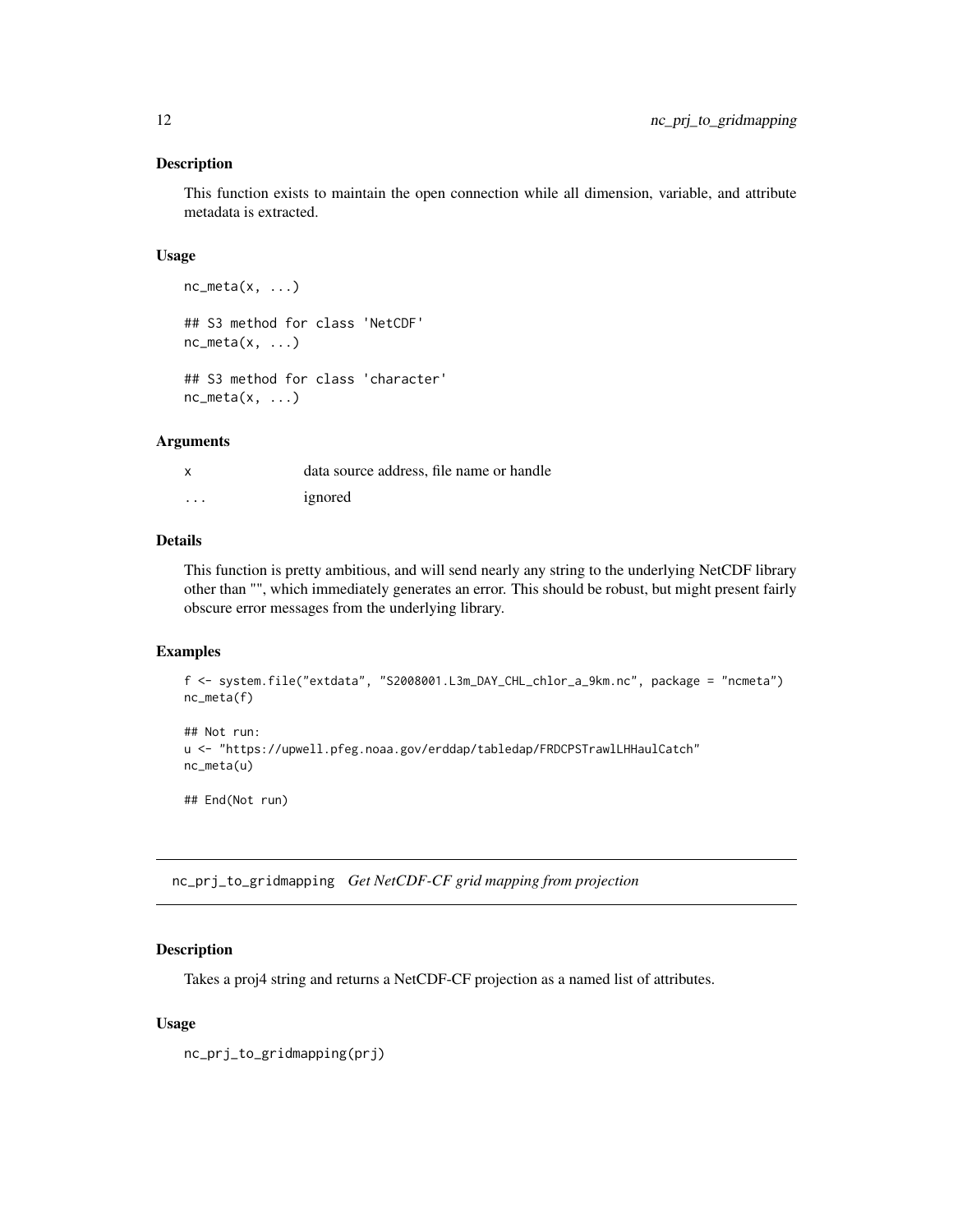# <span id="page-12-0"></span>nc\_sources 13

#### **Arguments**

```
prj character PROJ string as used in raster, sf, sp, proj4, and rgdal packages.
```
# Value

A named list containing attributes required for that grid\_mapping.

# References

- 1. <https://en.wikibooks.org/wiki/PROJ.4>
- 2. [https://trac.osgeo.org/gdal/wiki/NetCDF\\_ProjectionTestingStatus](https://trac.osgeo.org/gdal/wiki/NetCDF_ProjectionTestingStatus)
- 3. <http://cfconventions.org/cf-conventions/cf-conventions.html#appendix-grid-mappings>

# Examples

```
prj <- "+proj=longlat +datum=NAD27 +no_defs"
nc_prj_to_gridmapping(prj)
p1 <- "+proj=aea +lat_1=29.5 +lat_2=45.5 +lat_0=23 +lon_0=-96"
p2 <- "+x_0=0 +y_0=0 +ellps=GRS80 +towgs84=0,0,0,0,0,0,0 +units=m +no_defs"
prj2 <- sprintf("%s %s", p1, p2)
nc_prj_to_gridmapping(prj2)
```
nc\_prj\_to\_gridmapping("+proj=longlat +a=6378137 +f=0.00335281066474748 +pm=0 +no\_defs")

<span id="page-12-1"></span>nc\_sources *NetCDF sources*

#### Description

A record of file, URL, or any data source with NetCDF.

#### Usage

```
nc_sources(x, ...)
## S3 method for class 'character'
nc_sources(x, ...)
```
### Arguments

| data source string |
|--------------------|
|                    |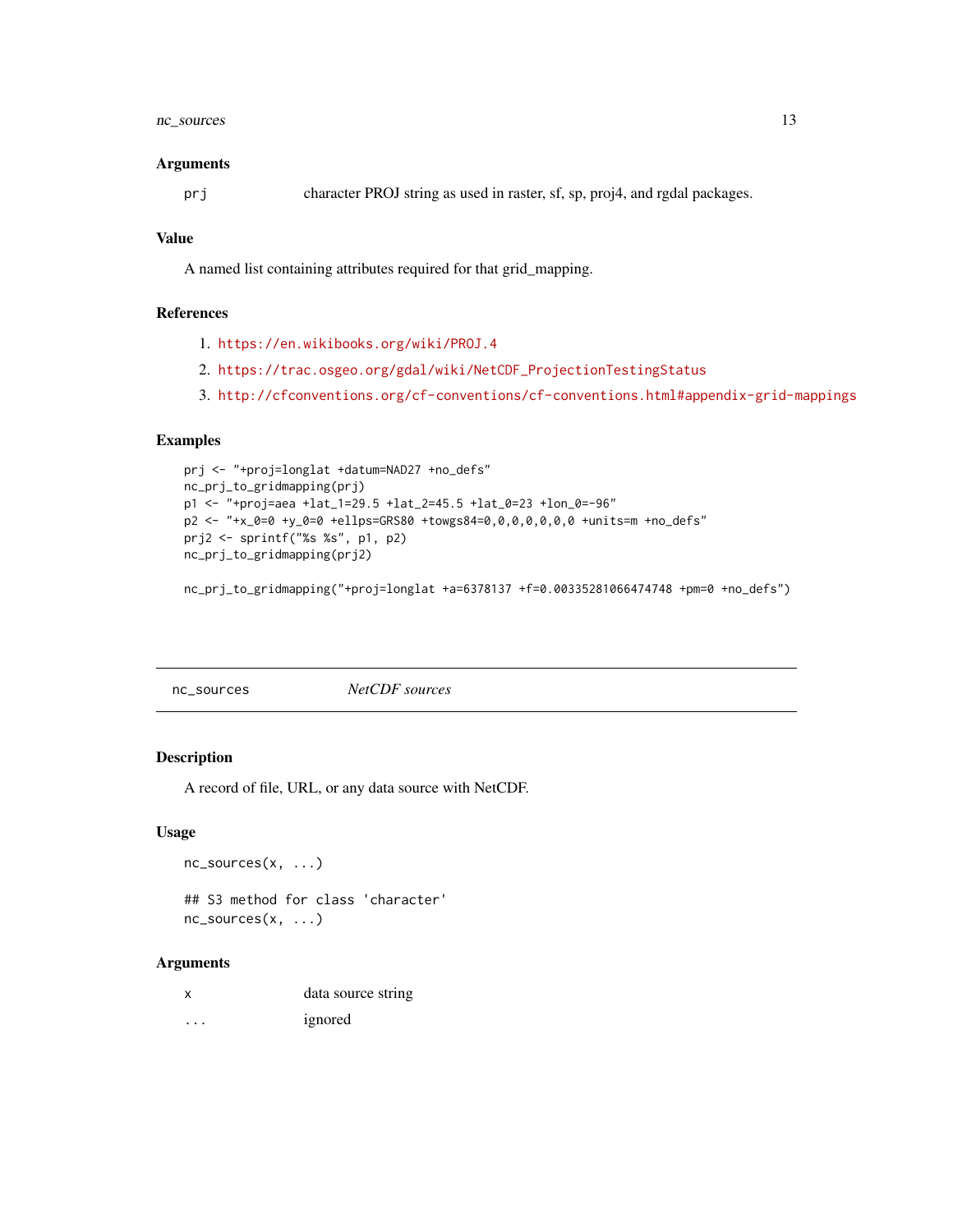<span id="page-13-1"></span><span id="page-13-0"></span>

Return a data frame about the variable at index i.

# Usage

```
nc_var(x, i)
## S3 method for class 'character'
nc_var(x, i)
## S3 method for class 'NetCDF'
nc_var(x, i)
```
# Arguments

| x | file name or handle         |
|---|-----------------------------|
|   | variable index (zero based) |

# Value

data frame of variable information

#### See Also

nc\_vars to obtain information about all variables, nc\_inq for an overview of the file

<span id="page-13-2"></span>nc\_vars *NetCDF variables*

# Description

Generate a table of all variables.

# Usage

```
nc\_vars(x, ...)## S3 method for class 'character'
nc\_vars(x, \ldots)## S3 method for class 'NetCDF'
nc\_vars(x, ...)
```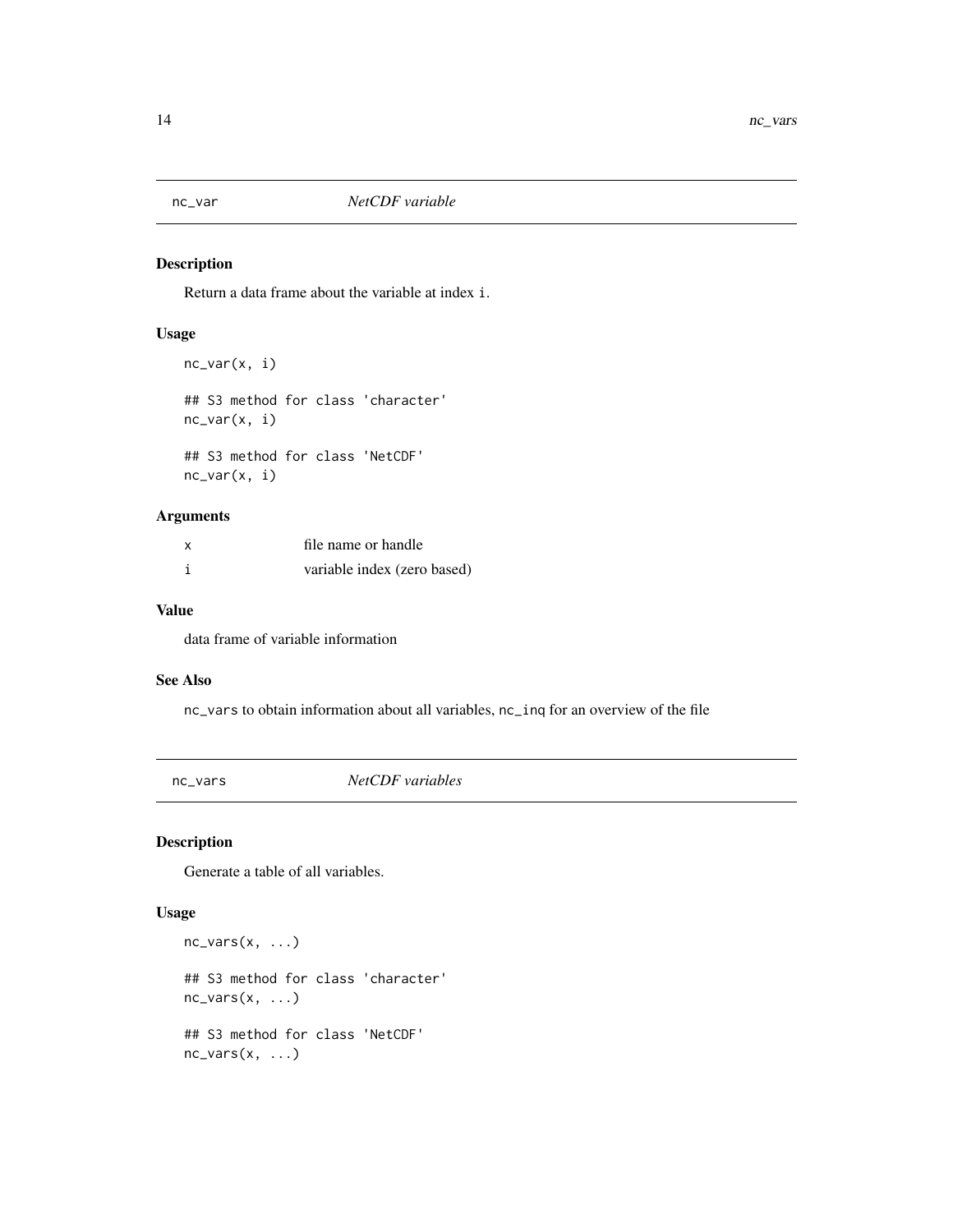#### nc\_vars 15

# Arguments

| x       | filename or handle |
|---------|--------------------|
| $\cdot$ | ignored currently  |

# Value

data frame of variable information